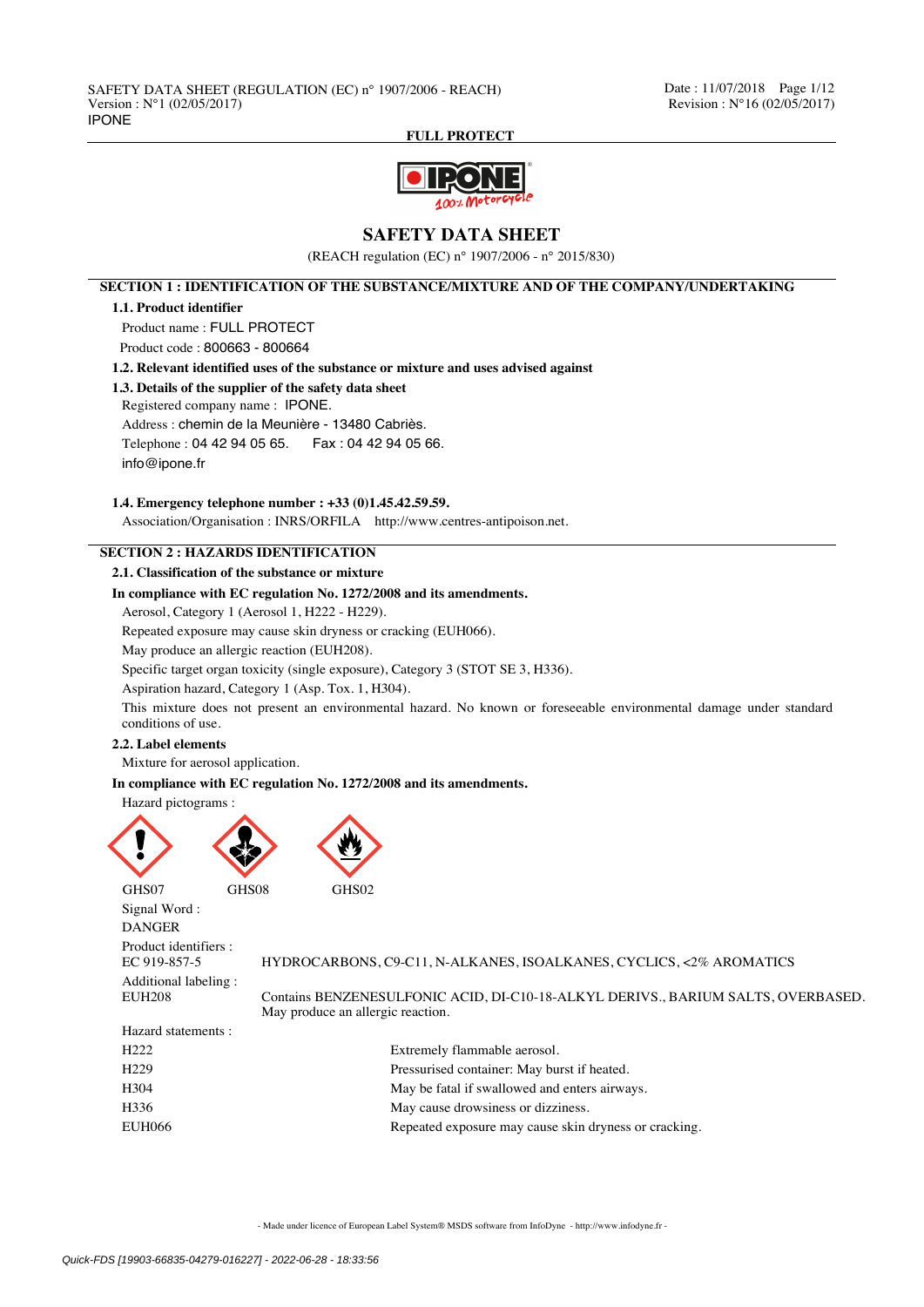| Precautionary statements - General :                                            |                                                                                                   |
|---------------------------------------------------------------------------------|---------------------------------------------------------------------------------------------------|
| P <sub>101</sub>                                                                | If medical advice is needed, have product container or label at hand.                             |
| P <sub>102</sub>                                                                | Keep out of reach of children.                                                                    |
| Precautionary statements - Prevention :                                         |                                                                                                   |
| P <sub>210</sub>                                                                | Keep away from heat, hot surfaces, sparks, open flames and other ignition<br>sources. No smoking. |
| P <sub>211</sub>                                                                | Do not spray on an open flame or other ignition source.                                           |
| P <sub>251</sub>                                                                | Do not pierce or burn, even after use.                                                            |
| P <sub>271</sub>                                                                | Use only outdoors or in a well-ventilated area.                                                   |
| Precautionary statements - Response :                                           |                                                                                                   |
| $P301 + P310$                                                                   | IF SWALLOWED: Immediately call a POISON CENTER/doctor/                                            |
| P331                                                                            | Do NOT induce vomiting.                                                                           |
| Precautionary statements - Storage :                                            |                                                                                                   |
| $P410 + P412$                                                                   | Protect from sunlight. Do no expose to temperatures exceeding $50$ oC $/122$ oF.                  |
| Precautionary statements - Disposal :                                           |                                                                                                   |
| P <sub>501</sub>                                                                | Eliminate the contents / container according to the local regulations.                            |
| $\bullet$ $\bullet$ $\bullet$ $\bullet$ $\bullet$ $\bullet$ $\bullet$ $\bullet$ |                                                                                                   |

### **2.3. Other hazards**

The mixture does not contain substances classified as 'Substances of Very High Concern' (SVHC) >= 0.1% published by the European CHemicals Agency (ECHA) under article 57 of REACH: http://echa.europa.eu/fr/candidate-list-table The mixture fulfils neither the PBT nor the vPvB criteria for mixtures in accordance with annexe XIII of the REACH regulations EC 1907/2006.

# **SECTION 3 : COMPOSITION/INFORMATION ON INGREDIENTS**

| Composition:<br>Identification                            | (EC) 1272/2008         | Note           | $\%$                      |
|-----------------------------------------------------------|------------------------|----------------|---------------------------|
| <b>INDEX: A9198575</b>                                    | GHS07, GHS08, GHS02    |                | $\sqrt{25} \le x \% < 50$ |
| EC: 919-857-5                                             | Dgr                    |                |                           |
| REACH: 01-2119463258-33                                   | Flam. Liq. 3, H226     |                |                           |
|                                                           | Asp. Tox. 1, H304      |                |                           |
| HYDROCARBONS, C9-C11, N-ALKANES,                          | <b>STOT SE 3. H336</b> |                |                           |
| ISOALKANES, CYCLICS, <2% AROMATICS                        | <b>EUH:066</b>         |                |                           |
| INDEX: 601 004 00 0                                       | GHS02, GHS04           | $\overline{C}$ | $25 \le x \% \le 50$      |
| CAS: 106-97-8                                             | Dgr                    | $[1]$          |                           |
| $EC: 203-448-7$                                           | Flam. Gas 1, H220      | $[7]$          |                           |
| REACH: 01-2119474691-32                                   | Press. Gas. H280       |                |                           |
|                                                           |                        |                |                           |
| <b>BUTANE</b>                                             |                        |                |                           |
| INDEX: 649-467-00-8                                       |                        | L              | $2.5 \le x \% < 10$       |
| CAS: 64742-54-7                                           |                        |                |                           |
| $EC: 265-157-1$                                           |                        |                |                           |
| REACH: 01-2119484627-25                                   |                        |                |                           |
|                                                           |                        |                |                           |
| DISTILLATES (PETROLEUM),<br>HYDROTREATED HEAVY PARAFFINIC |                        |                |                           |
| INDEX: 649-474-00-6                                       |                        | L              | $2.5 \le x \% < 10$       |
| CAS: 64742-65-0                                           |                        |                |                           |
| EC: 265-169-7                                             |                        |                |                           |
| REACH: 01-2119471299-27                                   |                        |                |                           |
|                                                           |                        |                |                           |
| DISTILLATES (PETROLEUM),                                  |                        |                |                           |
| SOLVENT-DEWAXED HEAVY PARAFFINIC                          |                        |                |                           |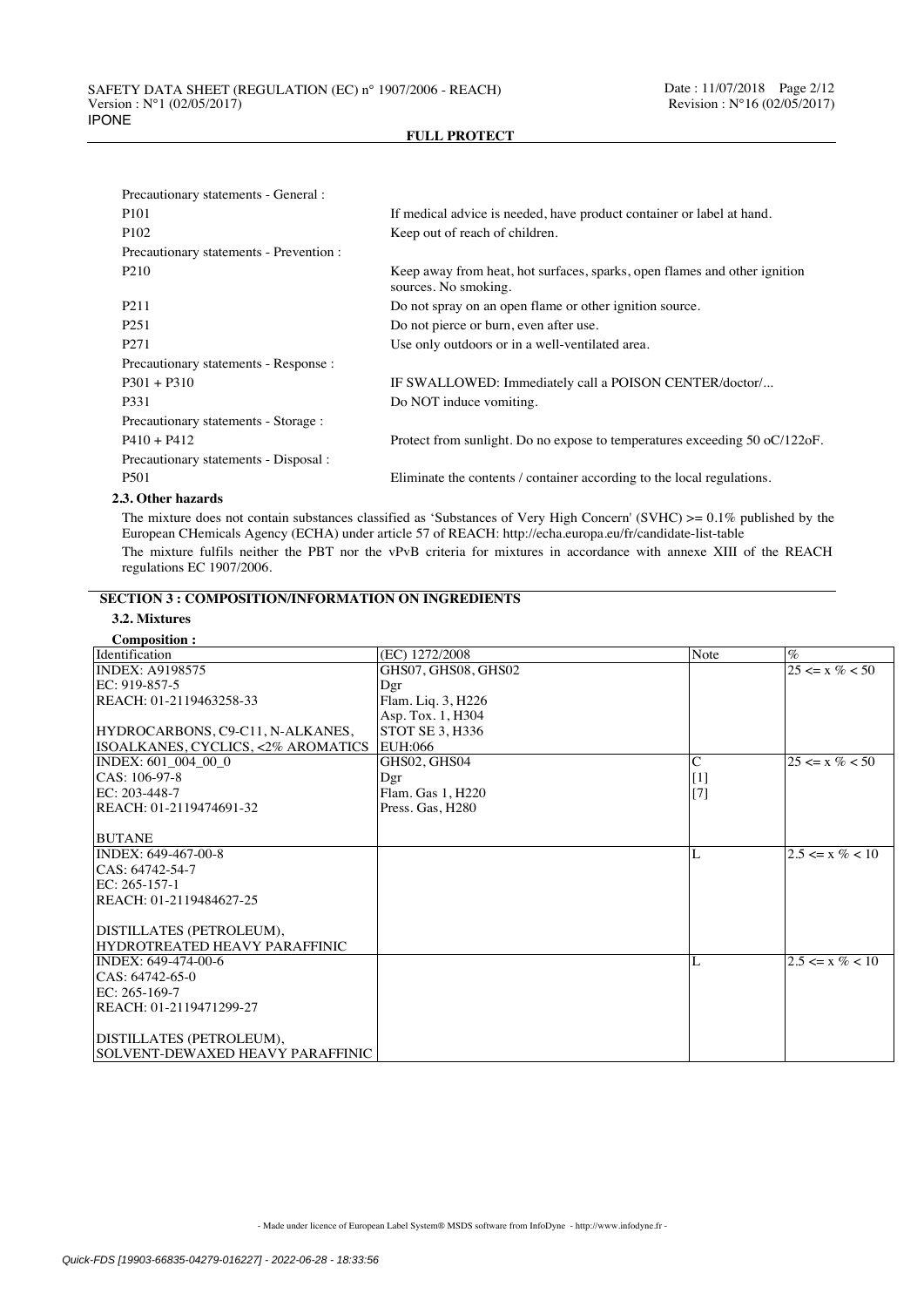| INDEX: 603 014 00 0             | GHS07               | $[1]$ | $1 \le x \% < 2.5$ |
|---------------------------------|---------------------|-------|--------------------|
| CAS: 111-76-2                   | Wng                 |       |                    |
| $EC: 203-905-0$                 | Acute Tox. 4, H302  |       |                    |
| REACH: 01-2119475108-36         | Acute Tox. 4. H312  |       |                    |
|                                 | Skin Irrit. 2. H315 |       |                    |
| 2-BUTOXYETHANOL                 | Eye Irrit. 2, H319  |       |                    |
|                                 | Acute Tox. 4, H332  |       |                    |
| INDEX: A93820 56 5              | GHS07               |       | $0 \le x \% < 1$   |
| CAS: 93820-56-5                 | Wng                 |       |                    |
| EC: 298-636-9                   | Acute Tox. 4, H302  |       |                    |
|                                 | Skin Sens. 1, H317  |       |                    |
| BENZENESULFONIC ACID,           | Acute Tox. 4. H332  |       |                    |
| DI-C10-18-ALKYL DERIVS., BARIUM |                     |       |                    |
| <b>SALTS. OVERBASED</b>         |                     |       |                    |

(Full text of H-phrases: see section 16)

#### **Information on ingredients :**

#### [7] Propellant gas

[1] Substance for which maximum workplace exposure limits are available.

Note L: The carcinogen classification does not apply because the substance contains less than 3 % w/w of dimethyl sulphoxide (DMSO) measured using the IP 346 method.

## **SECTION 4 : FIRST AID MEASURES**

As a general rule, in case of doubt or if symptoms persist, always call a doctor.

NEVER induce swallowing by an unconscious person.

## **4.1. Description of first aid measures**

### **In the event of exposure by inhalation :**

In the event of massive inhalation, remove the person exposed to fresh air. Keep warm and at rest.

In the event of an allergic reaction, seek medical attention.

#### **In the event of splashes or contact with eyes :**

Wash thoroughly with fresh, clean water for 15 minutes holding the eyelids open.

### **In the event of splashes or contact with skin :**

Remove contaminated clothing and wash the skin thoroughly with soap and water or a recognised cleaner.

Watch out for any remaining product between skin and clothing, watches, shoes, etc.

In the event of an allergic reaction, seek medical attention.

#### **In the event of swallowing :**

Do not give the patient anything orally.

In the event of swallowing, if the quantity is small (no more than one mouthful), rinse the mouth with water and consult a doctor.

Seek medical attention, showing the label.

#### **4.2. Most important symptoms and effects, both acute and delayed**

No data available.

### **4.3. Indication of any immediate medical attention and special treatment needed**

No data available.

## **SECTION 5 : FIREFIGHTING MEASURES**

## Flammable.

Chemical powders, carbon dioxide and other extinguishing gas are suitable for small fires.

## **5.1. Extinguishing media**

In the event of fire, use specifically suitable extinguishing agents. Never use water.

Keep packages near the fire cool, to prevent pressurised containers from bursting.

#### **Suitable methods of extinction**

In the event of a fire, use :

- sprayed water or water mist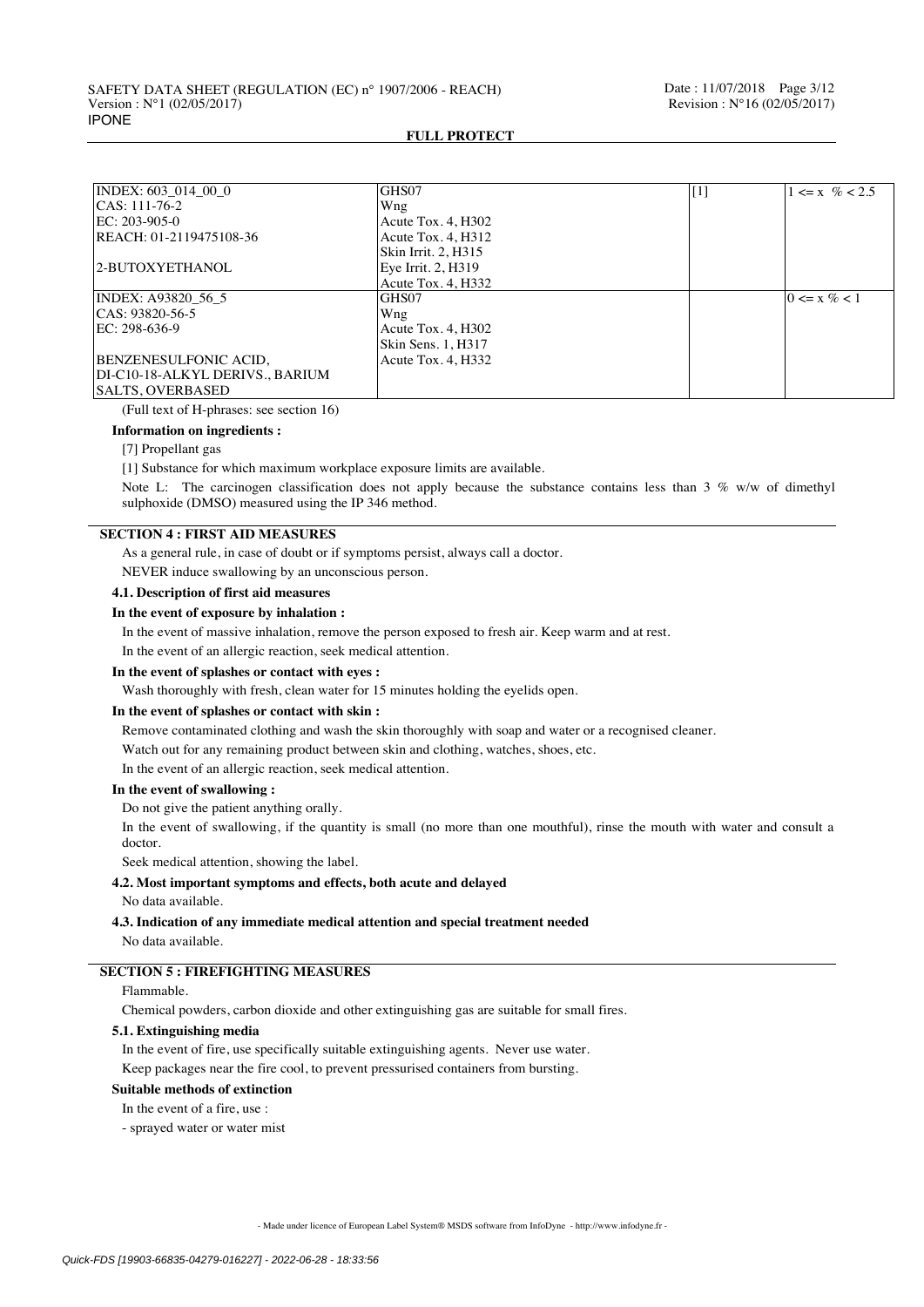- water with AFFF (Aqueous Film Forming Foam) additive
- halon
- foam
- multipurpose ABC powder
- BC powder
- carbon dioxide (CO2)

Prevent the effluent of fire-fighting measures from entering drains or waterways.

#### **Unsuitable methods of extinction**

In the event of a fire, do not use :

- water

- water jet

#### **5.2. Special hazards arising from the substance or mixture**

A fire will often produce a thick black smoke. Exposure to decomposition products may be hazardous to health.

Do not breathe in smoke.

In the event of a fire, the following may be formed :

- carbon monoxide (CO)

- carbon dioxide (CO2)

## **5.3. Advice for firefighters**

Due to the toxicity of the gas emitted on thermal decomposition of the products, fire-fighting personnel are to be equipped with autonomous insulating breathing apparatus.

## **SECTION 6 : ACCIDENTAL RELEASE MEASURES**

### **6.1. Personal precautions, protective equipment and emergency procedures**

Consult the safety measures listed under headings 7 and 8.

#### **For non first aid worker**

Because of the organic solvents contained in the mixture, eliminate sources of ignition and ventilate the area.

# Avoid inhaling the vapors.

Avoid any contact with the skin and eyes.

If a large quantity has been spilt, evacuate all personnel and only allow intervention by trained operators equipped with safety apparatus.

### **For first aid worker**

First aid workers will be equipped with suitable personal protective equipment (See section 8).

## **6.2. Environmental precautions**

Contain and control the leaks or spills with non-combustible absorbent materials such as sand, earth, vermiculite, diatomaceous earth in drums for waste disposal.

Prevent any material from entering drains or waterways.

## **6.3. Methods and material for containment and cleaning up**

Clean preferably with a detergent, do not use solvents.

Use some absorbent.

The elimination must be carried out by a registrated salvage professionnal.

#### **6.4. Reference to other sections**

No data available.

#### **SECTION 7 : HANDLING AND STORAGE**

Requirements relating to storage premises apply to all facilities where the mixture is handled.

### **7.1. Precautions for safe handling**

Always wash hands after handling.

Remove and wash contaminated clothing before re-using.

Ensure that there is adequate ventilation, especially in confined areas.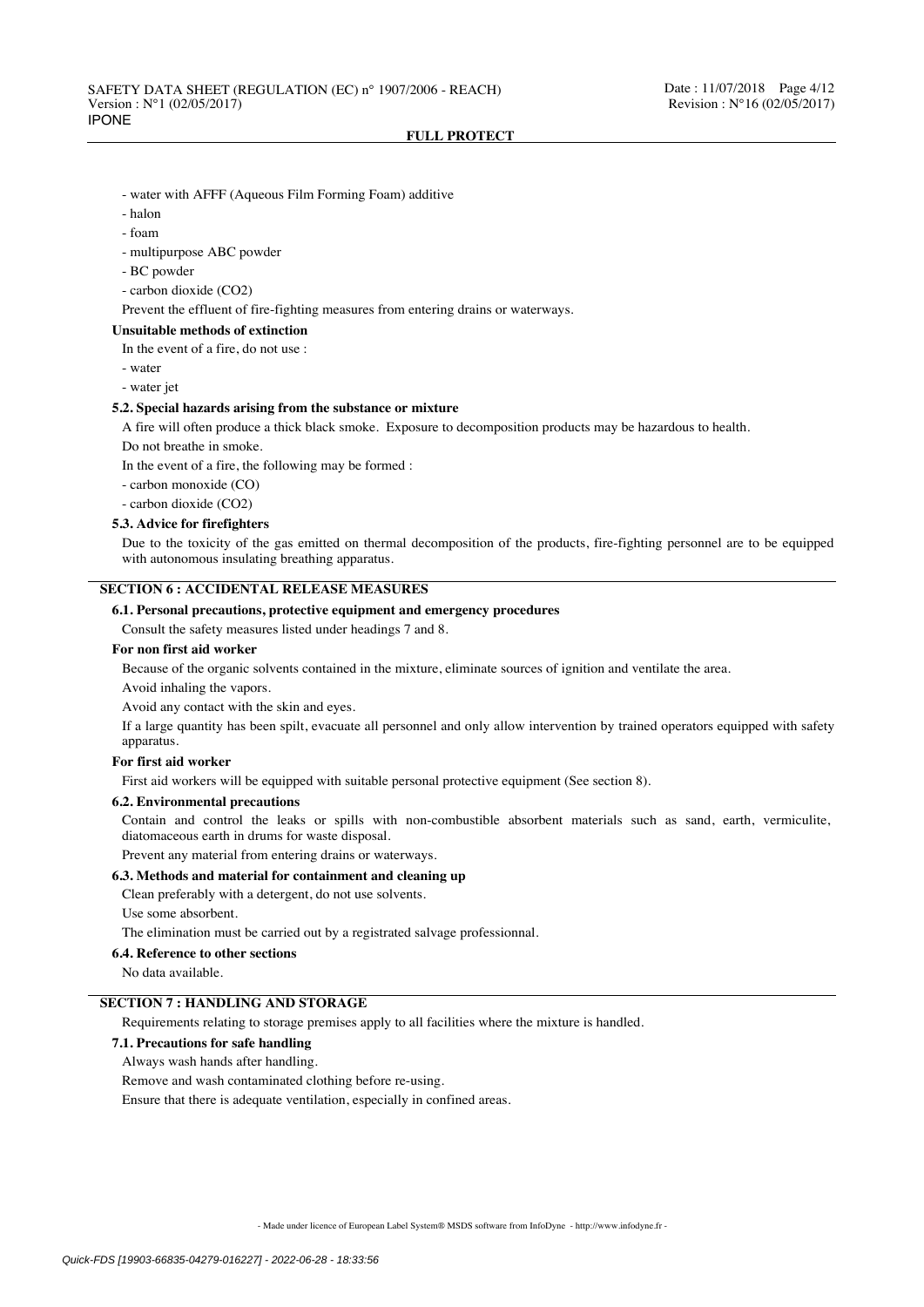#### **Fire prevention :**

Handle in well-ventilated areas.

Vapours are heavier than air. They can spread along the ground and form mixtures that are explosive with air.

Prevent the formation of flammable or explosive concentrations in air and avoid vapor concentrations higher than the occupational exposure limits.

Do not spray on a naked flame or any incandescent material.

Do not pierce or burn, even after use.

Never inhale this mixture.

Use the mixture in premises free of naked flames or other sources of ignition and ensure that electrical equipment is suitably protected.

Keep packages tightly closed and away from sources of heat, sparks and naked flames.

Do not use tools which may produce sparks. Do not smoke.

Prevent access by unauthorised personnel.

### **Recommended equipment and procedures :**

For personal protection, see section 8.

Observe precautions stated on label and also industrial safety regulations.

Never pour water into this mixture.

Do not breathe in aerosols.

Avoid inhaling vapors. Carry out any industrial operation which may give rise to this in a sealed apparatus.

Provide vapor extraction at the emission source and also general ventilation of the premises.

Also provide breathing apparatus for certain short tasks of an exceptional nature and for emergency interventions.

In all cases, recover emissions at source.

Packages which have been opened must be reclosed carefully and stored in an upright position.

#### **Prohibited equipment and procedures :**

No smoking, eating or drinking in areas where the mixture is used.

### **7.2. Conditions for safe storage, including any incompatibilities**

No data available.

### **Storage**

Keep out of reach of children.

Keep the container tightly closed in a dry, well-ventilated place.

Keep away from food and drink, including those for animals.

Keep away from all sources of ignition - do not smoke.

Keep well away from all sources of ignition, heat and direct sunlight.

The floor must be impermeable and form a collecting basin so that, in the event of an accidental spillage, the liquid cannot spread beyond this area.

Pressurised container: protect from sunlight and do not expose to temperatures exceeding 50°C.

### **Packaging**

Always keep in packaging made of an identical material to the original.

**7.3. Specific end use(s)**

No data available.

## **SECTION 8 : EXPOSURE CONTROLS/PERSONAL PROTECTION**

## **8.1. Control parameters**

## **Occupational exposure limits :**

- European Union (2017/2398, 2017/164, 2009/161, 2006/15/CE, 2000/39/CE, 98/24/CE)<br>
CAS [VME-mg/m3 : |VME-ppm : |VLE-mg/m3 : |VLE-ppm : |Notes  $\begin{array}{|l|c|c|c|c|c|}\n\hline \textrm{CAS} & \textrm{VME-mg/m3 : } \textrm{VME-ppm :} & \textrm{VLE-mg/m3 : } \textrm{VLE-ppm :} & \textrm{Notes}\n\hline\n111-76-2 & 98 & 20 & 246 & 50 & \textrm{Peau} \end{array}$ 111-76-2 98 20 246 50 Peau - France (INRS - ED984 :2016) : CAS VME-ppm : VME-mg/m3 : VLE-ppm : VLE-mg/m3 : Notes : TMP No : 106-97-8 800 1900 -106-97-8 800 1900 - - - -  $111-76-2$  |10 |49 |50 |246 |\* |84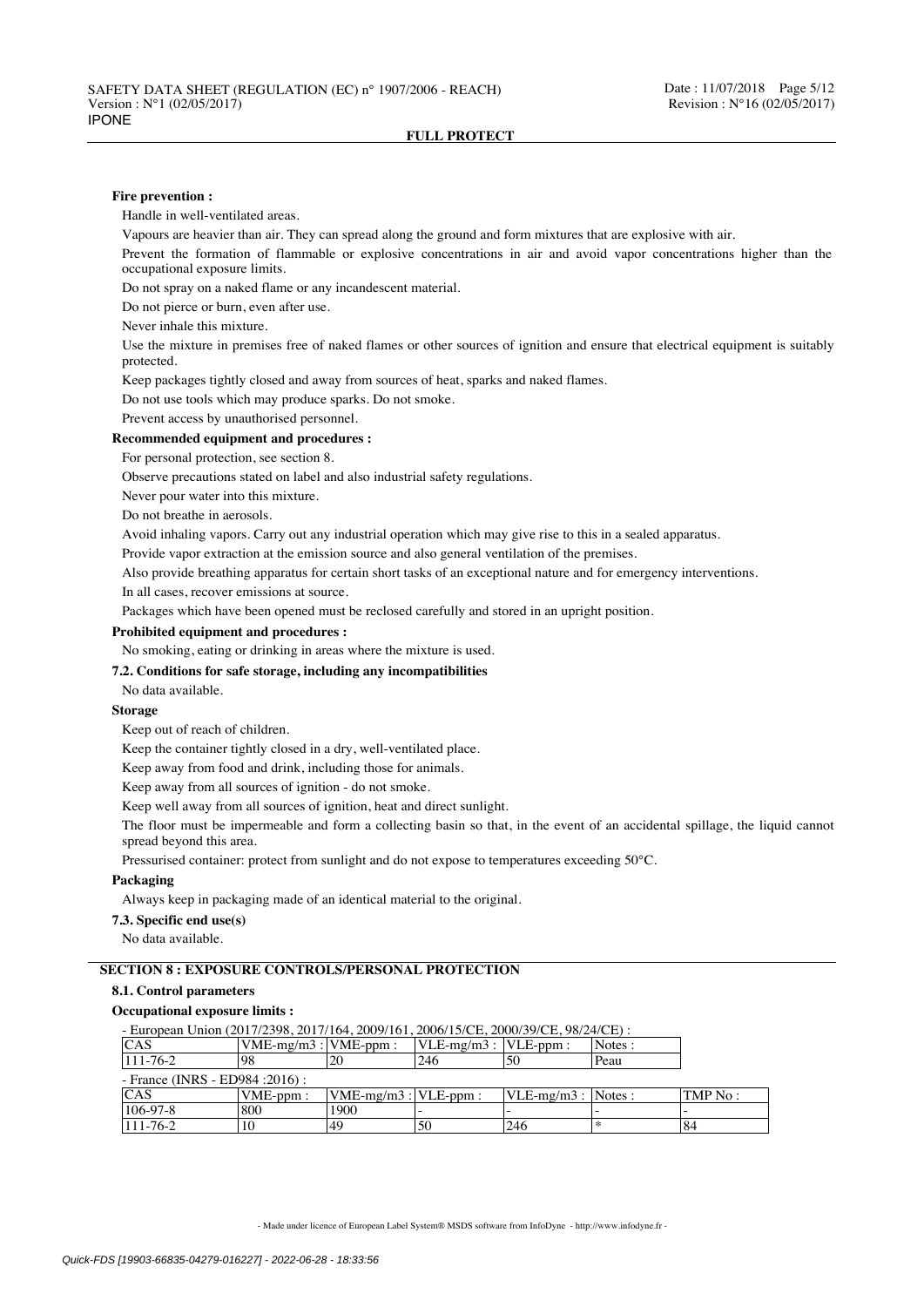## - UK / WEL (Workplace exposure limits, EH40/2005, 2011) :

| <b>CAS</b>     | TWA :                | $\left  \text{STEL} \right.$ | Ceiling: | Definition : | Criteria : |
|----------------|----------------------|------------------------------|----------|--------------|------------|
| $106 - 97 - 8$ | $ 600$ ppm           | 750 ppm                      |          | Carc         |            |
|                | $1450 \text{ mg/m}$  | $1810 \text{ mg/m}$          |          |              |            |
| $111 - 76 - 2$ | $ 25$ ppm            | 50 ppm                       |          | Sk. BMGV     |            |
|                | $123 \text{ mg/m}^3$ | $246 \text{ mg/m}^3$         |          |              |            |

#### **Derived no effect level (DNEL) or derived minimum effect level (DMEL):**

2-BUTOXYETHANOL (CAS: 111-76-2)

Final use: Workers.

Exposure method: Dermal contact.<br>
Potential health effects: Short term syste

Exposure method: Dermal contact.<br>
Potential health effects: Long term system

Exposure method: Inhalation.<br>
Potential health effects: Short term<br>
Short term

Potential health effects:<br>DNEL:

Exposure method: Inhalation.<br>
Potential health effects: I cong term

Final use: Consumers. Exposure method: Ingestion.<br>
Potential health effects: Short term

Exposure method: Ingestion.<br>
Potential health effects: Long term

Exposure method: Dermal contact.<br>
Potential health effects: Short term syste

Exposure method: Dermal contact.<br>
Potential health effects: Long term system

Exposure method: Inhalation.<br>
Potential health effects: Short term<br>
Short term

Potential health effects:<br>DNEL:

Potential health effects:<br>
DNEL:<br>  $89 \text{ m/s/s}$  body weight/day 89 mg/kg body weight/day

Potential health effects:<br>
DNEL:<br>  $75 \text{ m/s/s}$  body weight/day 75 mg/kg body weight/day

Potential health effects:<br>
DNEL:<br>  $663 \text{ mg of substance/m3}$ 663 mg of substance/m3

Exposure method: Inhalation.<br>
Potential health effects: Short term local effects. 246 mg of substance/m3

Potential health effects:<br>
DNEL:<br>
98 mg of substance/m3 98 mg of substance/m3

Potential health effects:<br>
DNEL:<br>  $13.4 \text{ m}$ e/kg body weight/day 13.4 mg/kg body weight/day

Potential health effects:<br>
DNEL:<br>  $3.2 \frac{g}{kg}$  body weight/day 3.2 g/kg body weight/day

Short term systemic effects. DNEL :  $44.5 \text{ mg/kg body weight/day}$ 

Potential health effects:<br>
DNFI: Long term systemic effects.<br>  $\frac{1}{38} \frac{8 \text{ m/s}}{100}$  Next shock weight/day 38 mg/kg body weight/day

Potential health effects:<br>
Short term systemic effects.<br>
DNEL:<br>  $426 \text{ mg of substance/m}$ 426 mg of substance/m3

Exposure method: Inhalation.<br>
Potential health effects: Short term local effects. 123 mg of substance/m3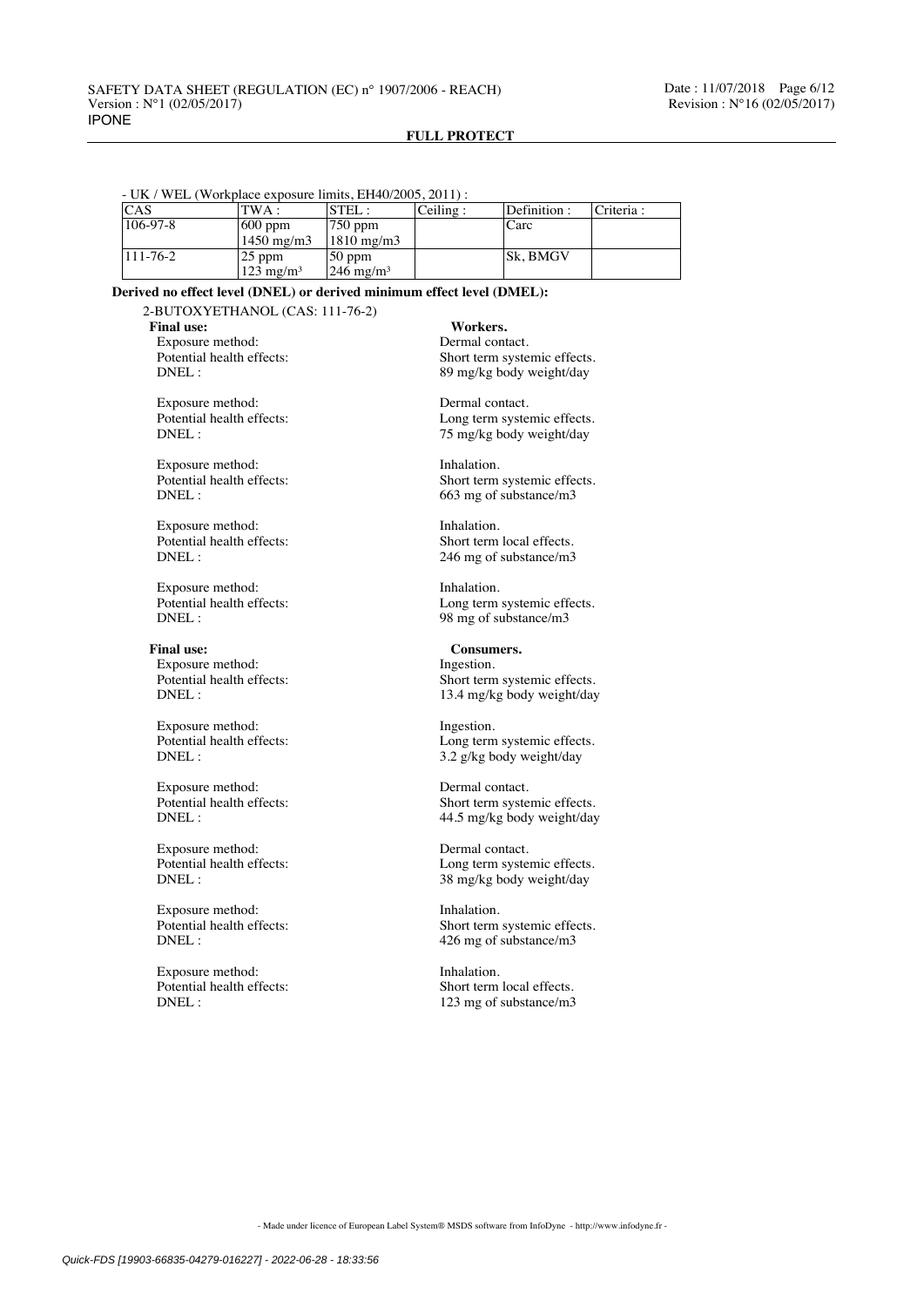| Exposure method:          |
|---------------------------|
| Potential health effects: |
| $DNEL$ :                  |
|                           |

#### **Predicted no effect concentration (PNEC):**

2-BUTOXYETHANOL (CAS: 111-76-2) Environmental compartment: Soil. PNEC : 2.8 mg/kg

Environmental compartment: Fresh water.<br>PNEC: 8.8 mg/l

Environmental compartment: Sea water. PNEC : 0.88 mg/l

Environmental compartment: Fresh water sediment.<br>PNEC : 34.6 mg/kg

Environmental compartment: Marine sediment.<br>
PNEC: 3.46 mg/kg

Inhalation. Long term systemic effects. 49 mg of substance/m3

 $8.8$  mg/l

34.6 mg/kg

 $3.46$  mg/kg

#### **8.2. Exposure controls**

#### **Personal protection measures, such as personal protective equipment**

Use personal protective equipment that is clean and has been properly maintained.

Store personal protective equipment in a clean place, away from the work area.

Never eat, drink or smoke during use. Remove and wash contaminated clothing before re-using. Ensure that there is adequate ventilation, especially in confined areas.

## **- Eye / face protection**

Avoid contact with eyes.

Use eye protectors designed to protect against liquid splashes

Before handling, wear safety goggles in accordance with standard EN166.

### **- Hand protection**

Use suitable protective gloves that are resistant to chemical agents in accordance with standard EN374.

Gloves must be selected according to the application and duration of use at the workstation.

Protective gloves need to be selected according to their suitability for the workstation in question : other chemical products that may be handled, necessary physical protections (cutting, pricking, heat protection), level of dexterity required.

Type of gloves recommended :

- Nitrile rubber (butadiene-acrylonitrile copolymer rubber (NBR))

- PVA (Polyvinyl alcohol)

Recommended properties :

- Impervious gloves in accordance with standard EN374

#### **- Body protection**

Avoid skin contact.

Wear suitable protective clothing.

Suitable type of protective clothing :

In the event of substantial spatter, wear liquid-tight protective clothing against chemical risks (type 3) in accordance with EN14605 to prevent skin contact.

In the event of a risk of splashing, wear protective clothing against chemical risks (type 6) in accordance with EN13034 to prevent skin contact.

In the event of spraying, wear protective clothing against chemical risks and against sprayed liquid (type 4) in accordance with EN14605 to prevent skin contact.

Work clothing worn by personnel shall be laundered regularly.

After contact with the product, all parts of the body that have been soiled must be washed.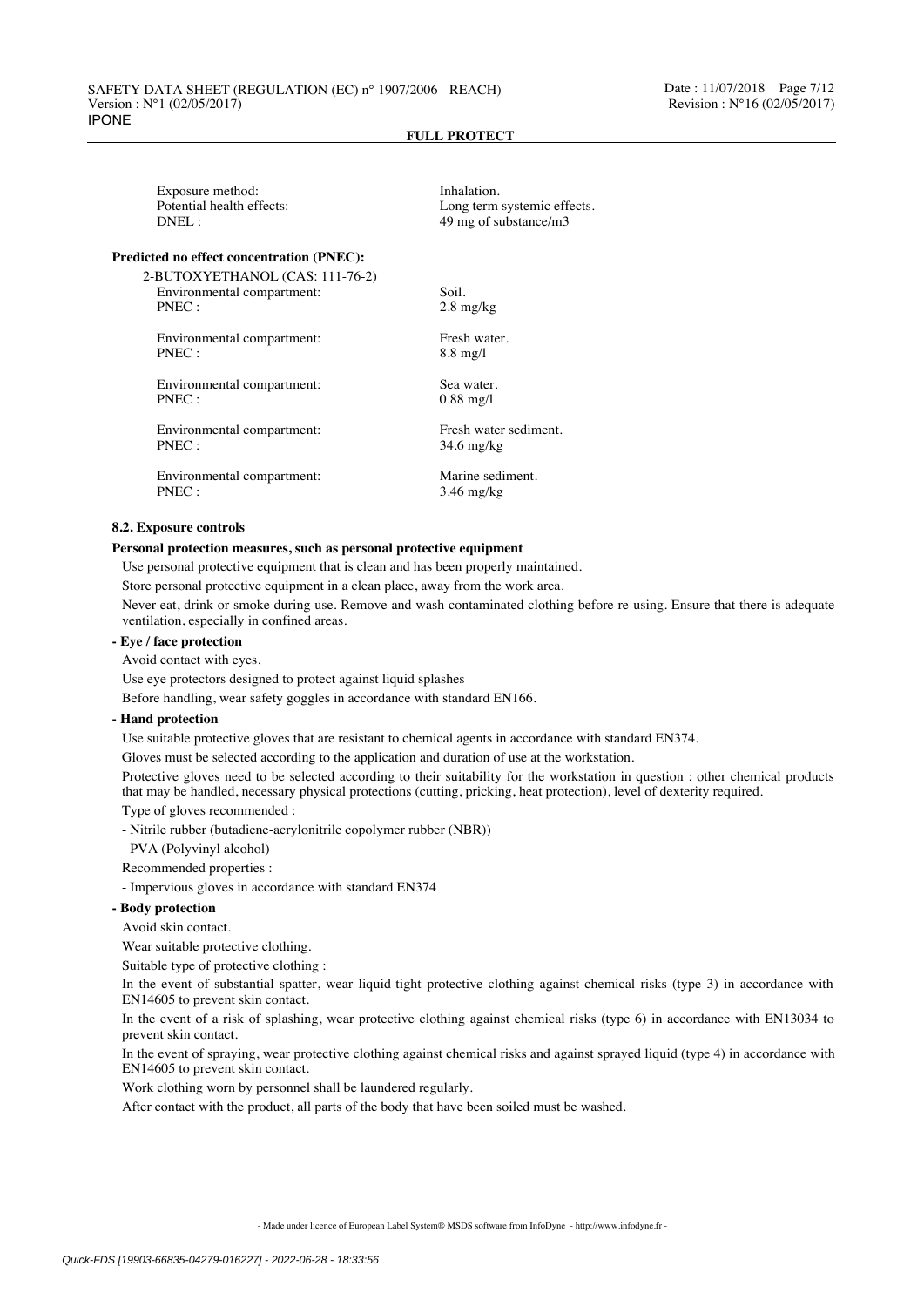| - Respiratory protection                                                                                                                                                                                                                                              |                           |  |  |  |  |  |                                                                               |  |
|-----------------------------------------------------------------------------------------------------------------------------------------------------------------------------------------------------------------------------------------------------------------------|---------------------------|--|--|--|--|--|-------------------------------------------------------------------------------|--|
| Avoid breathing vapours.                                                                                                                                                                                                                                              |                           |  |  |  |  |  |                                                                               |  |
| If the ventilation is insufficient, wear appropriate breathing apparatus.<br>When workers are confronted with concentrations that are above occupational exposure limits, they must wear a suitable,<br>approved, respiratory protection device.<br>Type of FFP mask: |                           |  |  |  |  |  |                                                                               |  |
|                                                                                                                                                                                                                                                                       |                           |  |  |  |  |  | Wear a disposable half-mask aerosol filter in accordance with standard EN149. |  |
|                                                                                                                                                                                                                                                                       |                           |  |  |  |  |  | Category:                                                                     |  |
| $-$ FFP1                                                                                                                                                                                                                                                              |                           |  |  |  |  |  |                                                                               |  |
| Anti-gas and vapour filter(s) (Combined filters) in accordance with standard EN14387 :                                                                                                                                                                                |                           |  |  |  |  |  |                                                                               |  |
| $-$ A1 (Brown)                                                                                                                                                                                                                                                        |                           |  |  |  |  |  |                                                                               |  |
| Particle filter according to standard EN143 :                                                                                                                                                                                                                         |                           |  |  |  |  |  |                                                                               |  |
| $- P1$ (White)                                                                                                                                                                                                                                                        |                           |  |  |  |  |  |                                                                               |  |
| <b>SECTION 9 : PHYSICAL AND CHEMICAL PROPERTIES</b>                                                                                                                                                                                                                   |                           |  |  |  |  |  |                                                                               |  |
| 9.1. Information on basic physical and chemical properties                                                                                                                                                                                                            |                           |  |  |  |  |  |                                                                               |  |
| <b>General information:</b>                                                                                                                                                                                                                                           |                           |  |  |  |  |  |                                                                               |  |
| Physical state:                                                                                                                                                                                                                                                       | Fluid liquid.             |  |  |  |  |  |                                                                               |  |
|                                                                                                                                                                                                                                                                       | Spray.                    |  |  |  |  |  |                                                                               |  |
| Important health, safety and environmental information                                                                                                                                                                                                                |                           |  |  |  |  |  |                                                                               |  |
| pH:                                                                                                                                                                                                                                                                   | Not relevant.             |  |  |  |  |  |                                                                               |  |
| Boiling point/boiling range:                                                                                                                                                                                                                                          | $154 °C$ .                |  |  |  |  |  |                                                                               |  |
| Vapour pressure (50°C):                                                                                                                                                                                                                                               | Below 110 kPa (1.10 bar). |  |  |  |  |  |                                                                               |  |
| Density:                                                                                                                                                                                                                                                              | < 1                       |  |  |  |  |  |                                                                               |  |
| Water solubility:                                                                                                                                                                                                                                                     | Insoluble.                |  |  |  |  |  |                                                                               |  |
| Melting point/melting range:                                                                                                                                                                                                                                          | Not relevant.             |  |  |  |  |  |                                                                               |  |
| Self-ignition temperature :                                                                                                                                                                                                                                           | $250 °C$ .                |  |  |  |  |  |                                                                               |  |
| Decomposition point/decomposition range :                                                                                                                                                                                                                             | $250 °C$ .                |  |  |  |  |  |                                                                               |  |

Chemical combustion heat :  $> = 30 \text{ kJ/g}$ . **9.2. Other information**  $VOC (g/l)$ : 724

## **SECTION 10 : STABILITY AND REACTIVITY**

**10.1. Reactivity**

No data available.

### **10.2. Chemical stability**

This mixture is stable under the recommended handling and storage conditions in section 7.

### **10.3. Possibility of hazardous reactions**

When exposed to high temperatures, the mixture can release hazardous decomposition products, such as carbon monoxide and dioxide, fumes and nitrogen oxide.

## **10.4. Conditions to avoid**

Any apparatus likely to produce a flame or to have a metallic surface at high temperature (burners, electric arcs, furnaces etc.) must not be allowed on the premises.

- Avoid :
- heating
- heat
- humidity
- accumulation of electrostatic charges.
- flames and hot surfaces

Protect from moisture. Reaction with water can cause an exothermic reaction.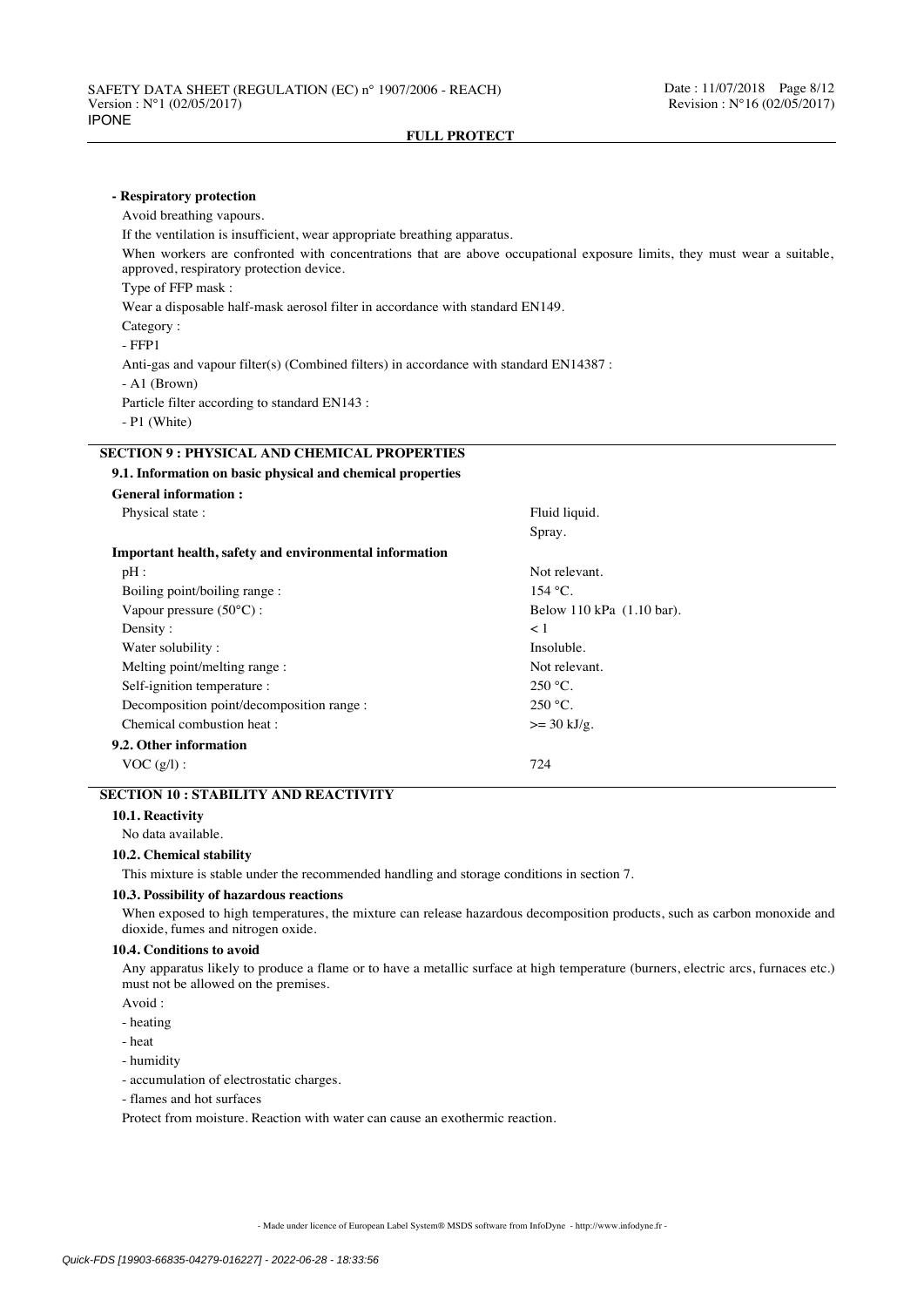### **10.5. Incompatible materials**

Keep away from :

- water
- strong acids
- strong oxidising agents

#### **10.6. Hazardous decomposition products**

The thermal decomposition may release/form :

- carbon monoxide (CO)
- carbon dioxide (CO2)

# **SECTION 11 : TOXICOLOGICAL INFORMATION**

### **11.1. Information on toxicological effects**

Exposure to vapours from solvents in the mixture in excess of the stated occupational exposure limit may result in adverse health effects such as mucous membrane and respiratory system irritation and adverse effects on kidney, liver and central nervous system.

Symptoms produced will include headaches, numbness, dizziness, fatigue, muscular asthenia and, in extreme cases, loss of consciousness.

Repeated or prolonged contact with the mixture may cause removal of natural oil from the skin resulting in non-allergic contact dermatitis and absorption through the skin.

Splashes in the eyes may cause irritation and reversible damage

Narcotic effects may occur, such as drowsiness, narcosis, decreased alertness, loss of reflexes, lack of coordination or dizziness.

Effects may also occur in the form of violent headaches or nausea, judgement disorder, giddiness, irritability, fatigue or memory disturbance.

Aspiration toxicity includes severe acute effects such as chemical pneumonia, varying degrees of pulmonary injury or death following aspiration.

## **11.1.1. Substances**

#### **Acute toxicity :**

| 2-BUTOXYETHANOL (CAS: 111-76-2) |                                                                                            |
|---------------------------------|--------------------------------------------------------------------------------------------|
| Oral route :                    | $LD50 = 560$ mg/kg<br>Species : Rat (recommended by the CLP)                               |
| Dermal route :                  | $1,000 < LDS0 \le 2000$ mg/kg<br>Species : Rabbit (recommended by the CLP)                 |
| Inhalation route (Dusts/mist):  | $LC50 = 2.21$ mg/l<br>Species : Rat (recommended by the CLP)<br>Duration of exposure : 4 h |

### **11.1.2. Mixture**

#### **Respiratory or skin sensitisation :**

Contains at least one sensitising substance. May cause an allergic reaction.

#### **Aspiration hazard :**

May be fatal if swallowed and enters airways.

Aspiration toxicity includes severe acute effects such as chemical pneumonia, varying degrees of pulmonary injury or death following aspiration.

## **SECTION 12 : ECOLOGICAL INFORMATION**

#### **12.1. Toxicity**

### **12.1.2. Mixtures**

No aquatic toxicity data available for the mixture.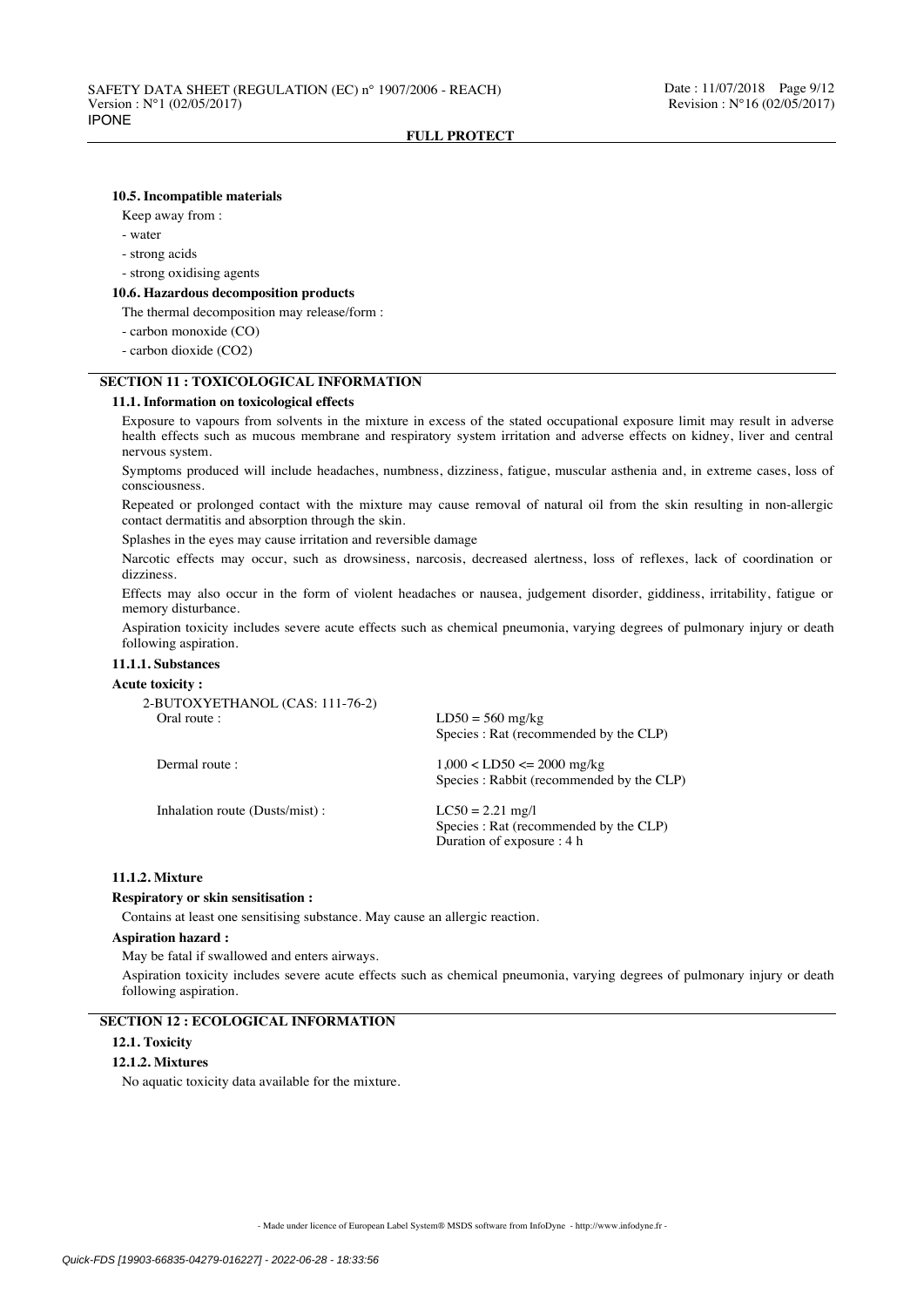#### **12.2. Persistence and degradability**

No data available.

### **12.3. Bioaccumulative potential**

No data available.

**12.4. Mobility in soil**

### No data available.

## **12.5. Results of PBT and vPvB assessment**

No data available.

### **12.6. Other adverse effects**

# **SECTION 13 : DISPOSAL CONSIDERATIONS**

Proper waste management of the mixture and/or its container must be determined in accordance with Directive 2008/98/EC.

#### **13.1. Waste treatment methods**

Do not pour into drains or waterways.

#### **Waste :**

Waste management is carried out without endangering human health, without harming the environment and, in particular without risk to water, air, soil, plants or animals.

Recycle or dispose of waste in compliance with current legislation, preferably via a certified collector or company.

Do not contaminate the ground or water with waste, do not dispose of waste into the environment.

#### **Soiled packaging :**

Empty container completely. Keep label(s) on container.

Give to a certified disposal contractor.

## **SECTION 14 : TRANSPORT INFORMATION**

Transport product in compliance with provisions of the ADR for road, RID for rail, IMDG for sea and ICAO/IATA for air transport (ADR 2015 - IMDG 2014 - ICAO/IATA 2016).

## **14.1. UN number**

1950

### **14.2. UN proper shipping name**

UN1950=AEROSOLS, flammable

#### **14.3. Transport hazard class(es)**

- Classification :



 $2.1$ 

## **14.4. Packing group**

#### **14.5. Environmental hazards**

-

-

#### **14.6. Special precautions for user**

| <b>ADR/RID</b> | <b>Class</b> | Code                             | Pack gr. | Label        | Ident.     | LO             | Provis.         | EO             | Cat. | Tunnel |
|----------------|--------------|----------------------------------|----------|--------------|------------|----------------|-----------------|----------------|------|--------|
|                |              | 5F                               |          | $\angle$ .1  |            | 1 L            | 190 327 344 625 | E <sub>0</sub> |      | ΙD     |
|                |              |                                  |          |              |            |                |                 |                |      |        |
| <b>IMDG</b>    | Class        | 12°Label                         | Pack gr. | ILO          | <b>EMS</b> | Provis.        | EO              |                |      |        |
|                | 2.1          | $\text{I}$ See SP63 $\text{I}$ - |          | <b>SP277</b> | F-D.S-U    | 63 190 277 327 | lE0             |                |      |        |
|                |              |                                  |          |              |            | 344 959        |                 |                |      |        |
|                |              |                                  |          |              |            |                |                 |                |      |        |
| <b>IATA</b>    | Class        | 2°Label                          | Pack gr. | Passager     | Passager   | Cargo          | Cargo           | note           | EO   |        |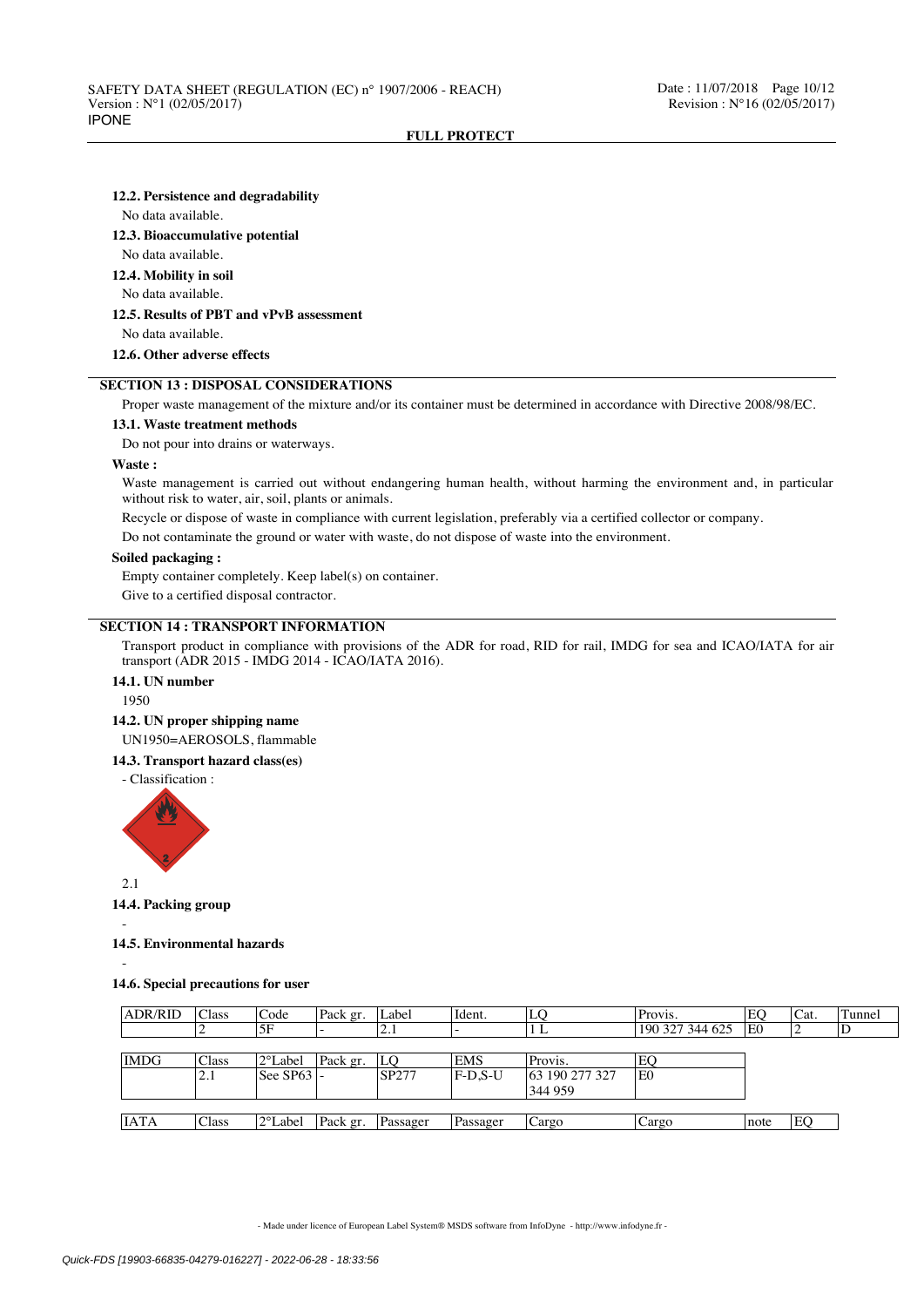| ا د ک∣ |  | 203  | $175 \text{ kg}$ | 203 | 150 kg | A145 | <sup>1</sup> E <sub>0</sub> |
|--------|--|------|------------------|-----|--------|------|-----------------------------|
|        |  |      |                  |     |        | A167 |                             |
|        |  |      |                  |     |        | A802 |                             |
| ا که ا |  | Y203 | 30 kg G          |     |        | A145 | lE0                         |
|        |  |      |                  |     |        | A167 |                             |
|        |  |      |                  |     |        | A802 |                             |

For limited quantities, see part 2.7 of the OACI/IATA and chapter 3.4 of the ADR and IMDG.

For excepted quantities, see part 2.6 of the OACI/IATA and chapter 3.5 of the ADR and IMDG.

**14.7. Transport in bulk according to Annex II of Marpol and the IBC Code**

No data available.

## **SECTION 15 : REGULATORY INFORMATION**

## **15.1. Safety, health and environmental regulations/legislation specific for the substance or mixture**

### **- Classification and labelling information included in section 2:**

- The following regulations have been used:
- Directive 75/324/CEE modified by directive 2013/10/UE
- EU Regulation No. 1272/2008 amended by EU Regulation No. 2016/1179. (ATP 9)
- **Container information:**
- No data available.
- **Particular provisions :**

No data available.

#### **15.2. Chemical safety assessment**

No data available.

## **SECTION 16 : OTHER INFORMATION**

Since the user's working conditions are not known by us, the information supplied on this safety data sheet is based on our current level of knowledge and on national and community regulations.

The mixture must not be used for other uses than those specified in section 1 without having first obtained written handling instructions.

It is at all times the responsibility of the user to take all necessary measures to comply with legal requirements and local regulations.

The information in this safety data sheet must be regarded as a description of the safety requirements relating to the mixture and not as a guarantee of the properties thereof.

#### **Wording of the phrases mentioned in section 3 :**

| H <sub>220</sub>  | Extremely flammable gas.                              |
|-------------------|-------------------------------------------------------|
| H <sub>226</sub>  | Flammable liquid and vapour.                          |
| H <sub>280</sub>  | Contains gas under pressure; may explode if heated.   |
| H <sub>302</sub>  | Harmful if swallowed.                                 |
| H304              | May be fatal if swallowed and enters airways.         |
| H312              | Harmful in contact with skin.                         |
| H <sub>3</sub> 15 | Causes skin irritation.                               |
| H317              | May cause an allergic skin reaction.                  |
| H319              | Causes serious eye irritation.                        |
| H332              | Harmful if inhaled.                                   |
| H <sub>336</sub>  | May cause drowsiness or dizziness.                    |
| <b>EUH066</b>     | Repeated exposure may cause skin dryness or cracking. |

#### **Abbreviations :**

DNEL : Derived No-Effect Level

PNEC : Predicted No-Effect Concentration

ADR : European agreement concerning the international carriage of dangerous goods by Road.

IMDG : International Maritime Dangerous Goods.

IATA : International Air Transport Association.